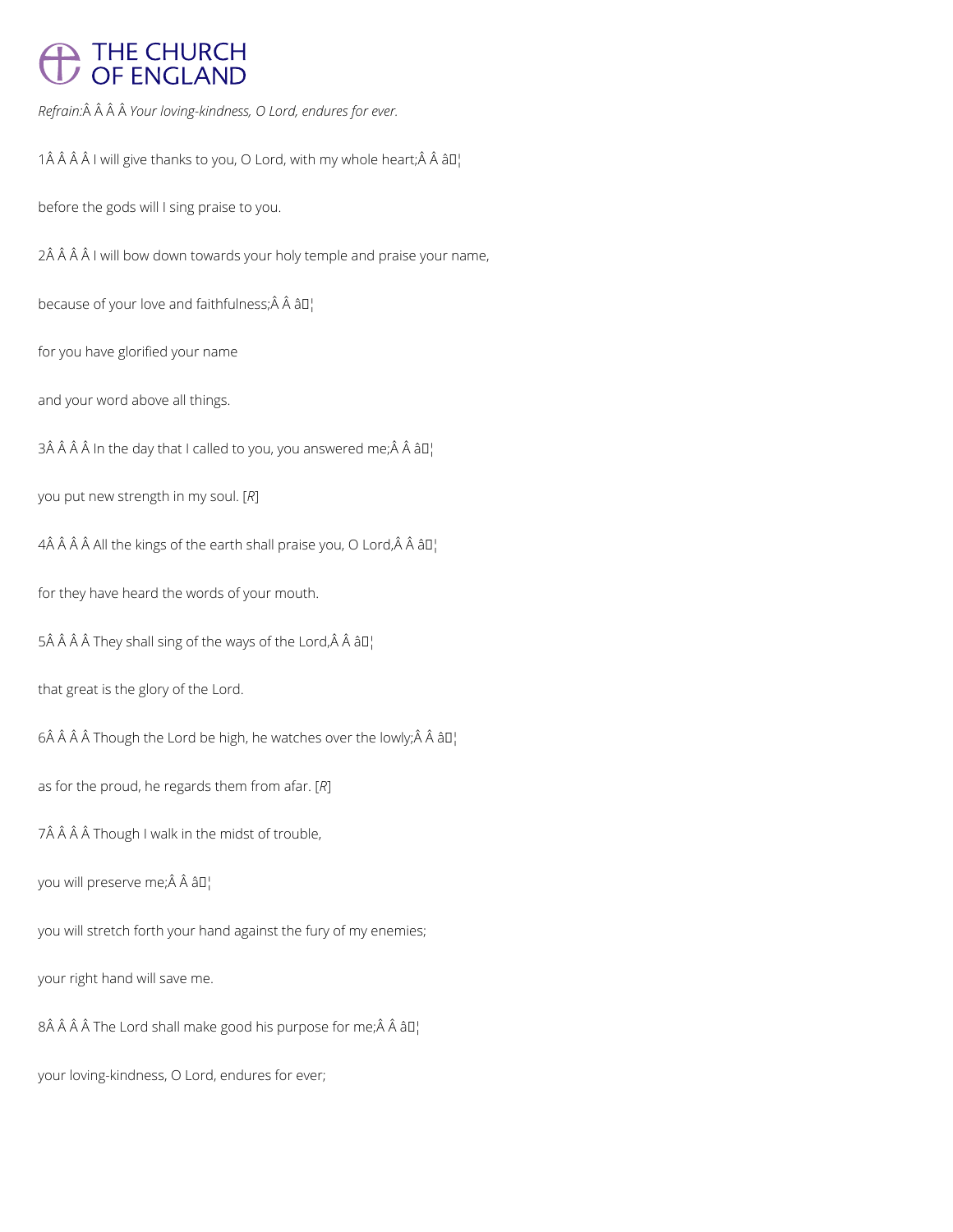forsake not the work of your hands.

Refra $\hat{A}$ in $\hat{A}$ :  $\hat{A}$ Y $\hat{A}$ ur loving-kindness, O Lord, endures for ever.

Lord our God, supreme over all things,

Common Worship: Daily Prayer, material from which is included here, is copyrighth  $\hat{\mathbb{A}}$  @Archbishops' 2000 u5 n and publish hend roby House Publishing

look upon the humble and lowly

and put new strength into our souls

to complete your purpose for us

in Jesus Christ our Lord.

Â

Copy to clipboard Common Worship - Daily Prayer

Image not found or type unknown

[Join us in Daily Prayer](https://www.churchofengland.org/prayer-and-worship/join-us-in-daily-prayer)

Join us in Daily Prayer

Buy the Book

## Download the Reflections on the Psalms a